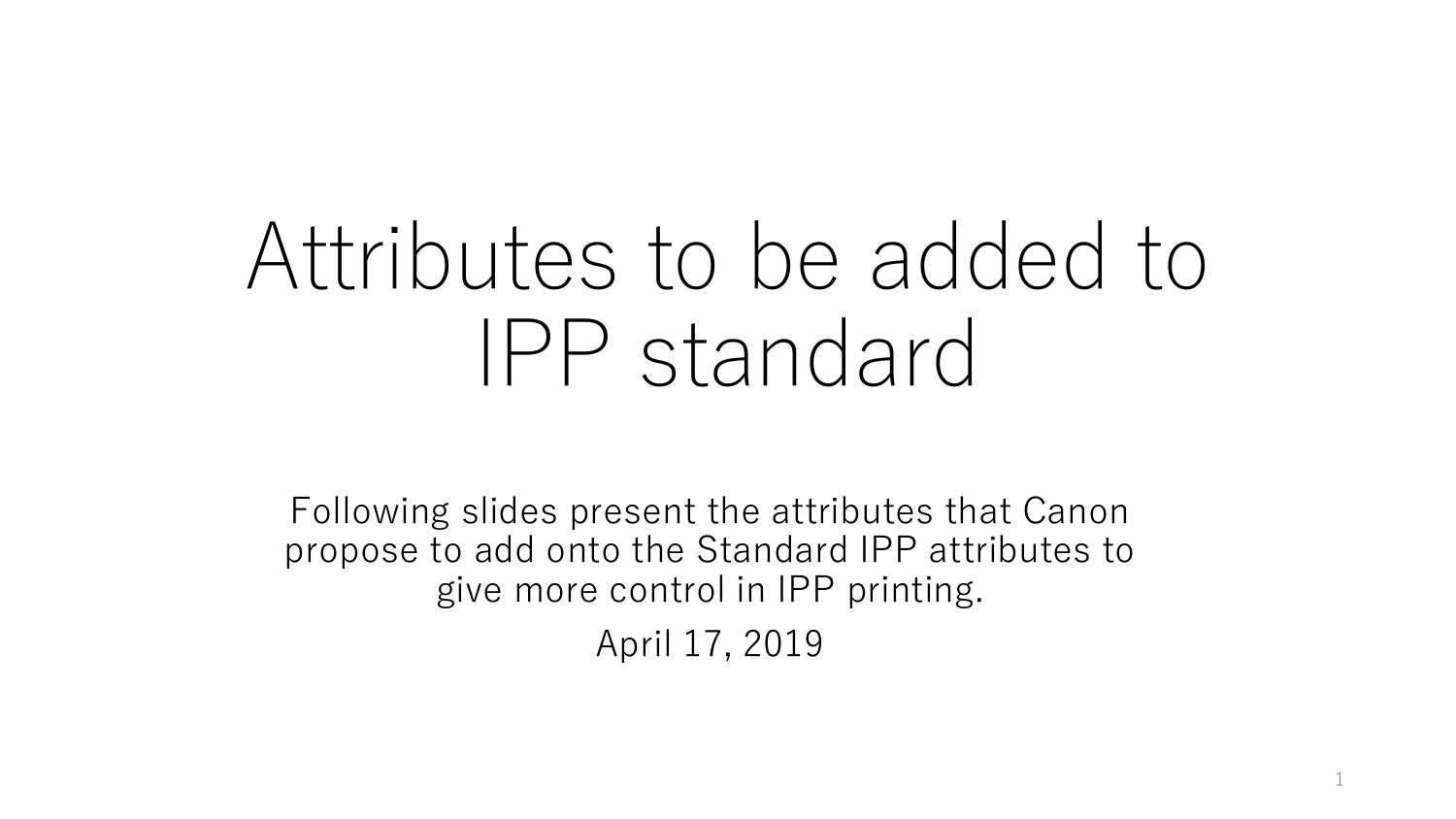### Borderless adjustment setting





#### **Amount of extension**

 $\mathcal{P}$ At the time of borderless printing, white margins may possibly be printed at the border area due to paper skew. This setting is to suppress that possible white margin. If it is set larger, more coverage is guaranteed. If you want to reduce the image loss, make it smaller. The setting is valid only when the margin of media-col  $= 0$  (no border).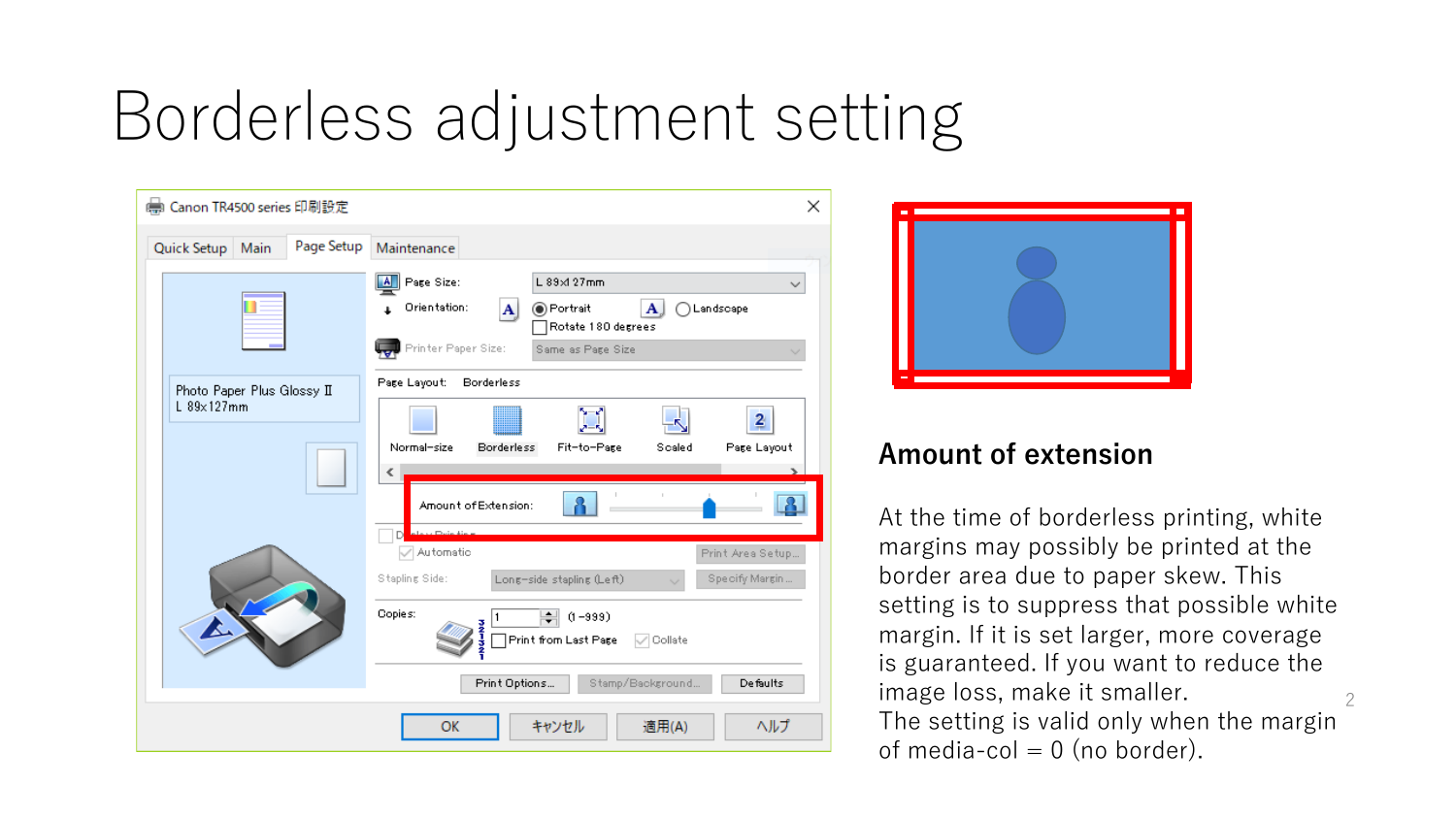## Unidirectional Printing

|                                     | $\ddot{\circ}$<br>Printer: Canon<br>series                   |  |
|-------------------------------------|--------------------------------------------------------------|--|
|                                     | ¢<br>Presets: Default Settings                               |  |
|                                     | Copies: 1                                                    |  |
|                                     | Pages: C All<br>From: 1<br>to: 1                             |  |
|                                     | Paper Size:<br><b>US</b> Letter<br>٠<br>8.50 by 11.00 inches |  |
|                                     | î٠,<br>Īť<br>Orientation:                                    |  |
|                                     | $\hat{\mathbb{C}}$<br><b>Paper Detailed Settings</b>         |  |
|                                     | <b>Printer Default</b><br>٥<br>Drying Time:                  |  |
|                                     | ¢<br>Print Head Height:<br><b>Printer Default</b>            |  |
| $\ll$ $<$<br>$1$ of $1$<br>$2 - 22$ | ¢<br>Paper Vacuum:<br><b>Printer Default</b>                 |  |
|                                     | <b>Unidirectional Printing</b>                               |  |
|                                     | <b>Calibration Value:</b><br><b>Printer Default</b><br>¢     |  |
|                                     | Clear Coating Area:<br>٥<br>Auto                             |  |
|                                     | <b>Cancel Margin Regulation</b>                              |  |
| <b>Hide Details</b><br>PDF          | Cancel<br>Print                                              |  |

#### **Unidirectional Printing**

In long format printing, uneven coloring and line shifts may happen during printing. Unidirectional printing works to avoid that problem.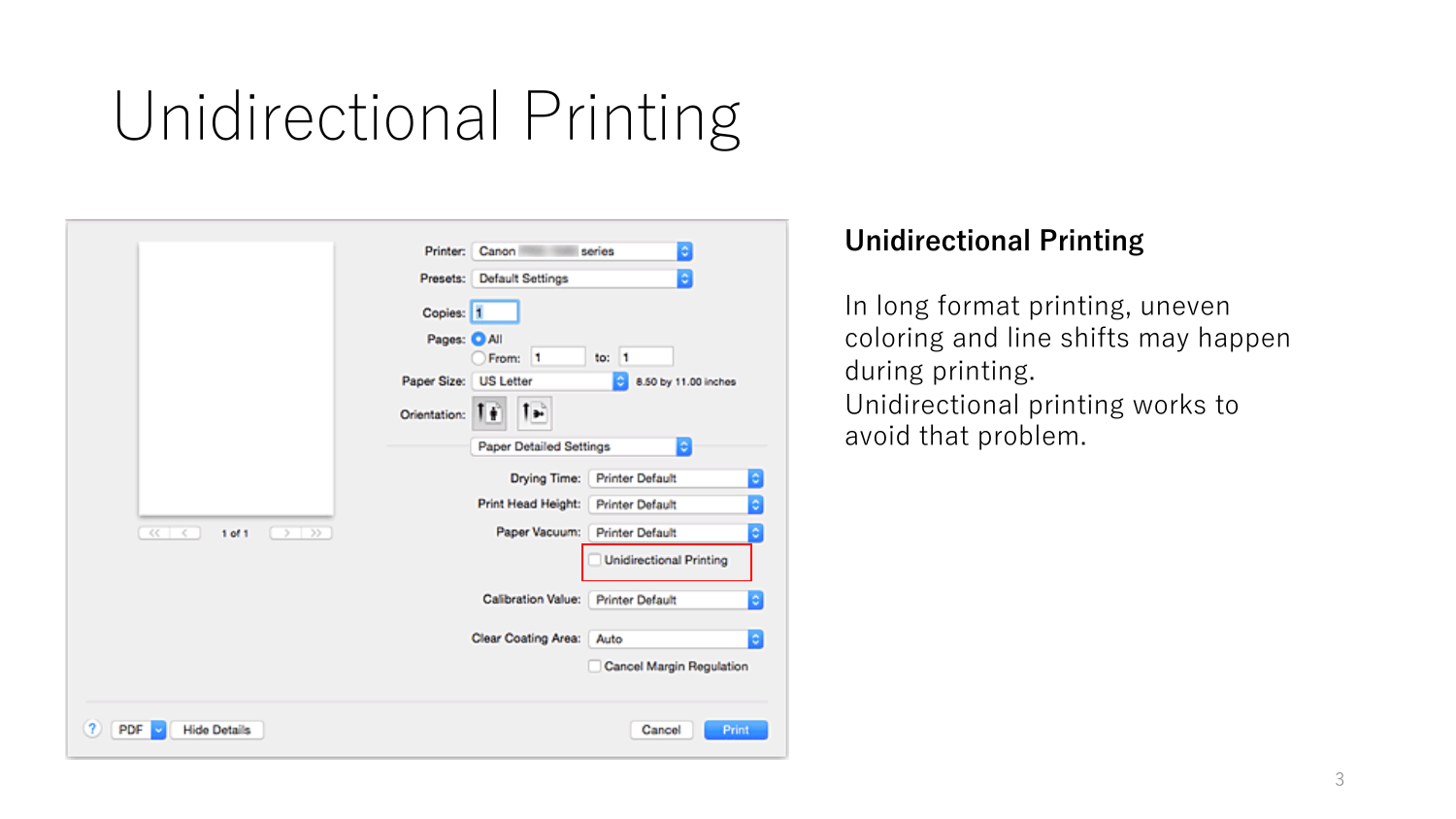### Eliminate Upper and Lower Margins











When printing on roll paper, a user can save paper by eliminating the upper and lower margins when printing with this setting.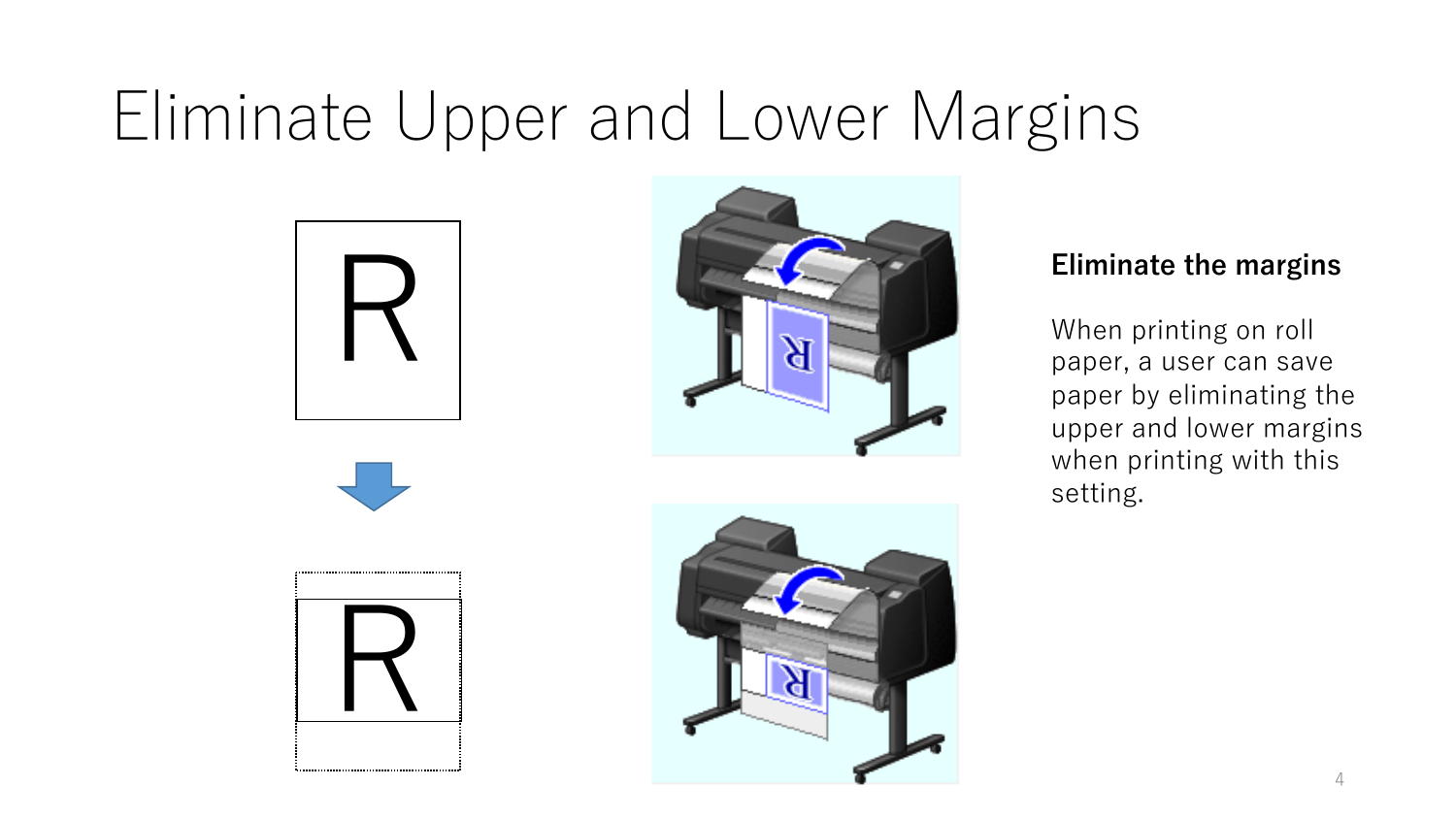## Banner printing





#### **Banner printing**

When printing on roll paper, a user can print multiple pages as a single continuous image without margins between pages with this setting.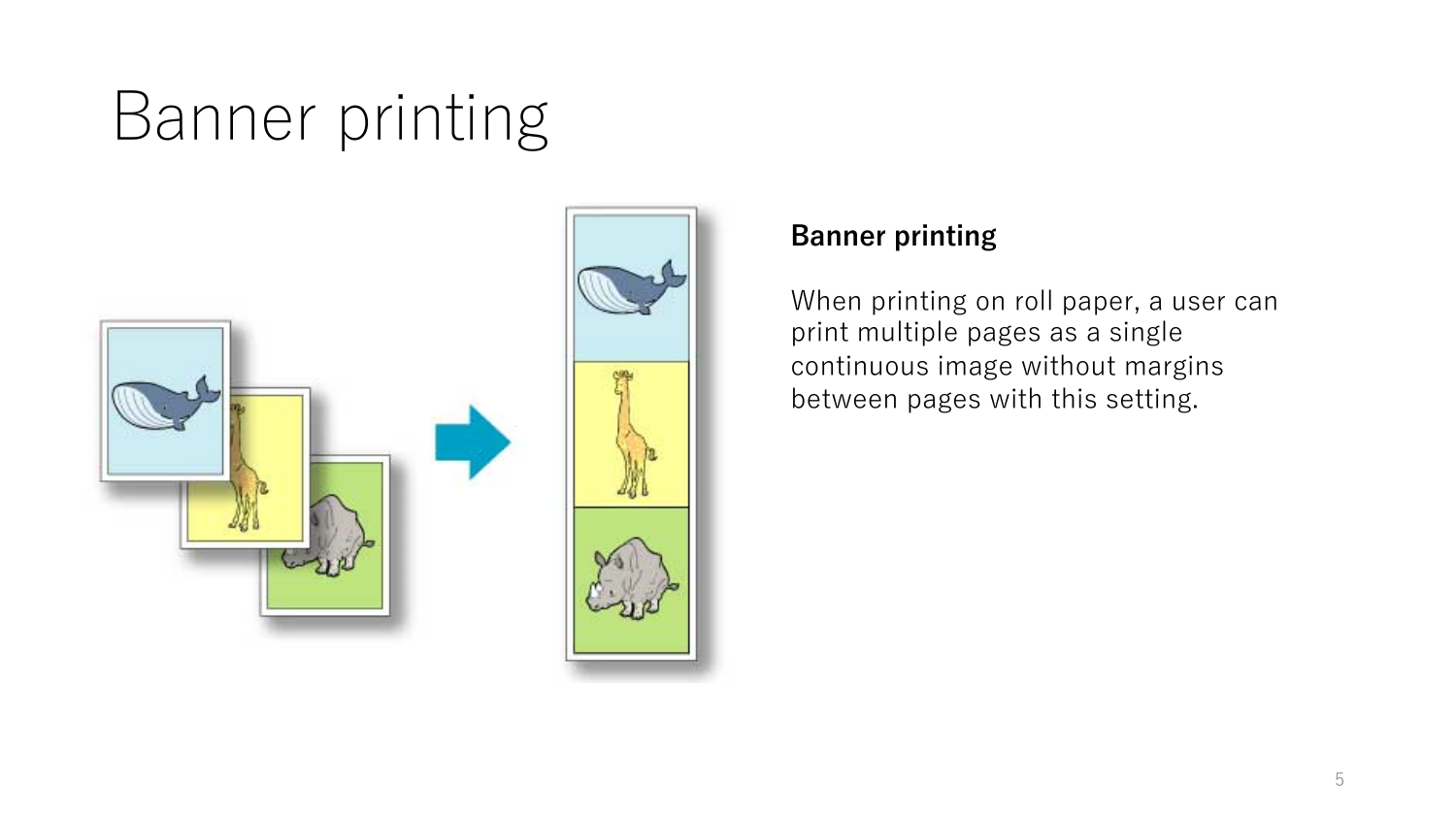### Image Composite print



#### **Image Composite print**

This is to overlay other images, for example stamp, page number, date stamp, border line, onto the original image at the printer side before printing. This function became a basic function recently so should be handled by IPP as well.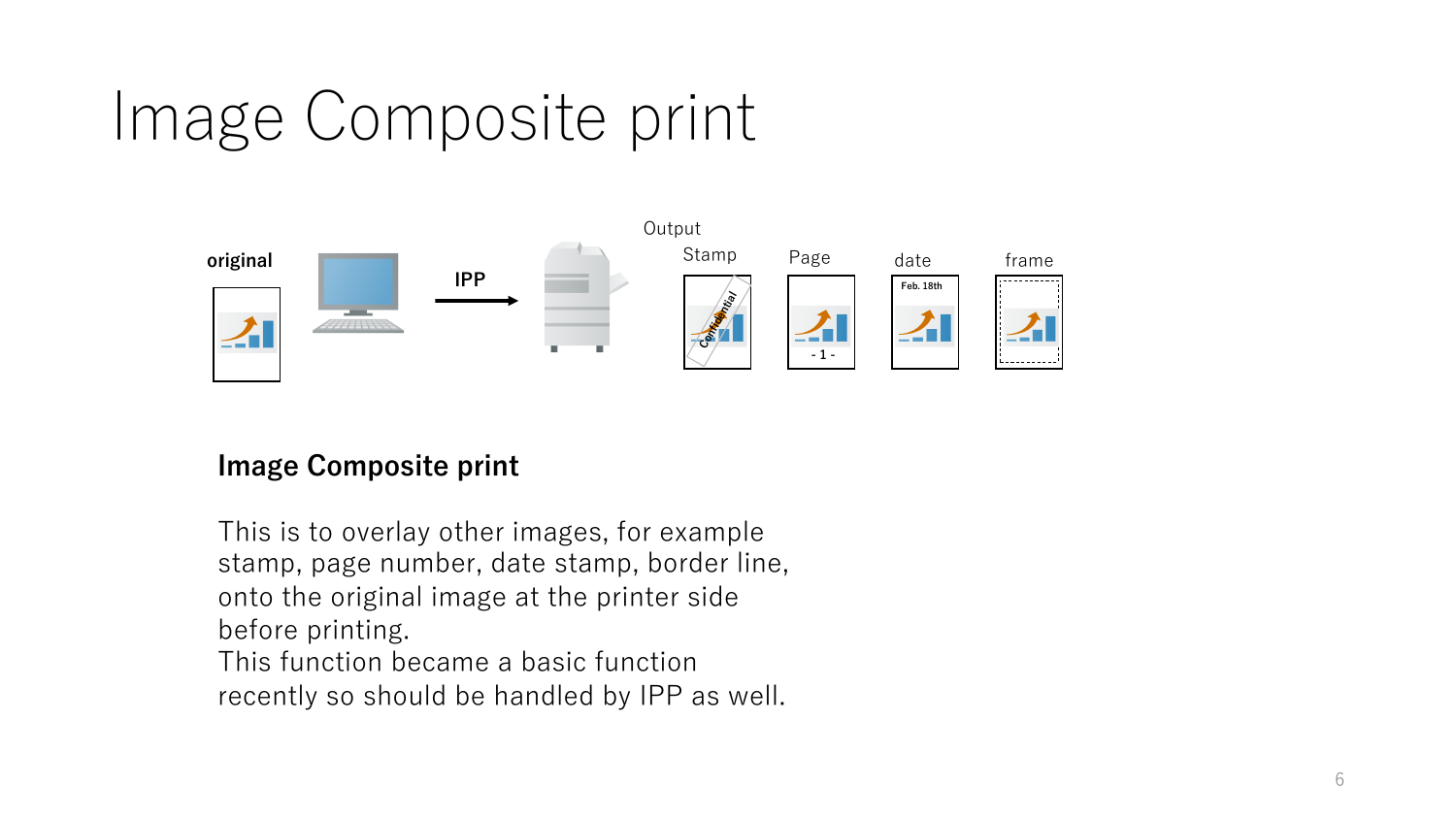### Example 1 of composite print

### Stamp (Watermark)

| (第1印刷設定                                               |                                                                                                                           | $\overline{\mathbf{x}}$                                                                                |
|-------------------------------------------------------|---------------------------------------------------------------------------------------------------------------------------|--------------------------------------------------------------------------------------------------------|
| Page Setup<br><b>Basic Settings</b>                   | Finishing   Paper Source   Quality                                                                                        |                                                                                                        |
| Profile:                                              | <change> Default Settings</change>                                                                                        | $Add(1)$<br>$Edit(2)$<br>۰                                                                             |
| Output Method:                                        | e<br>Print                                                                                                                | ▼                                                                                                      |
|                                                       | A<br>Page Size:<br>$\overline{\mathbf{A}}$<br>Output Size:<br>Copies:<br>Orientation<br>$\mathbf{A}$<br><b>O</b> Portrait | A4<br>▼<br>Match Page Size<br>۰<br>1 → [1 to 999]<br>C Landscape<br>$\mathbf{A}$                       |
| <b>a</b> /0/0<br>P<br>$\bullet$<br>A4 [Scaling: Auto] | Page Layout:<br>Manual Scaling<br>Scaling:<br>$\Box$ Origin at Center(5)                                                  | $1$ on $1$<br>4<br>▼<br>100 % [25 to 400]                                                              |
| <b>View Settings</b><br>Language Settings(W)          | V Watermark:<br>ustom Paper Size                                                                                          | CONFIDENTIAL<br>CONFIDENTIAL<br><b>TOP SECRET</b><br>DO NOT MAKE COPIES<br><b>COPY</b><br>Page O DRAFT |
| <b>PARTY IN THE REAL PROPERTY</b><br>7877⊤            | <del>- , , , , , , ,</del><br><del>. 111 11 21 11 23 7</del>                                                              | キャンセル<br>ヘルプ<br>OK                                                                                     |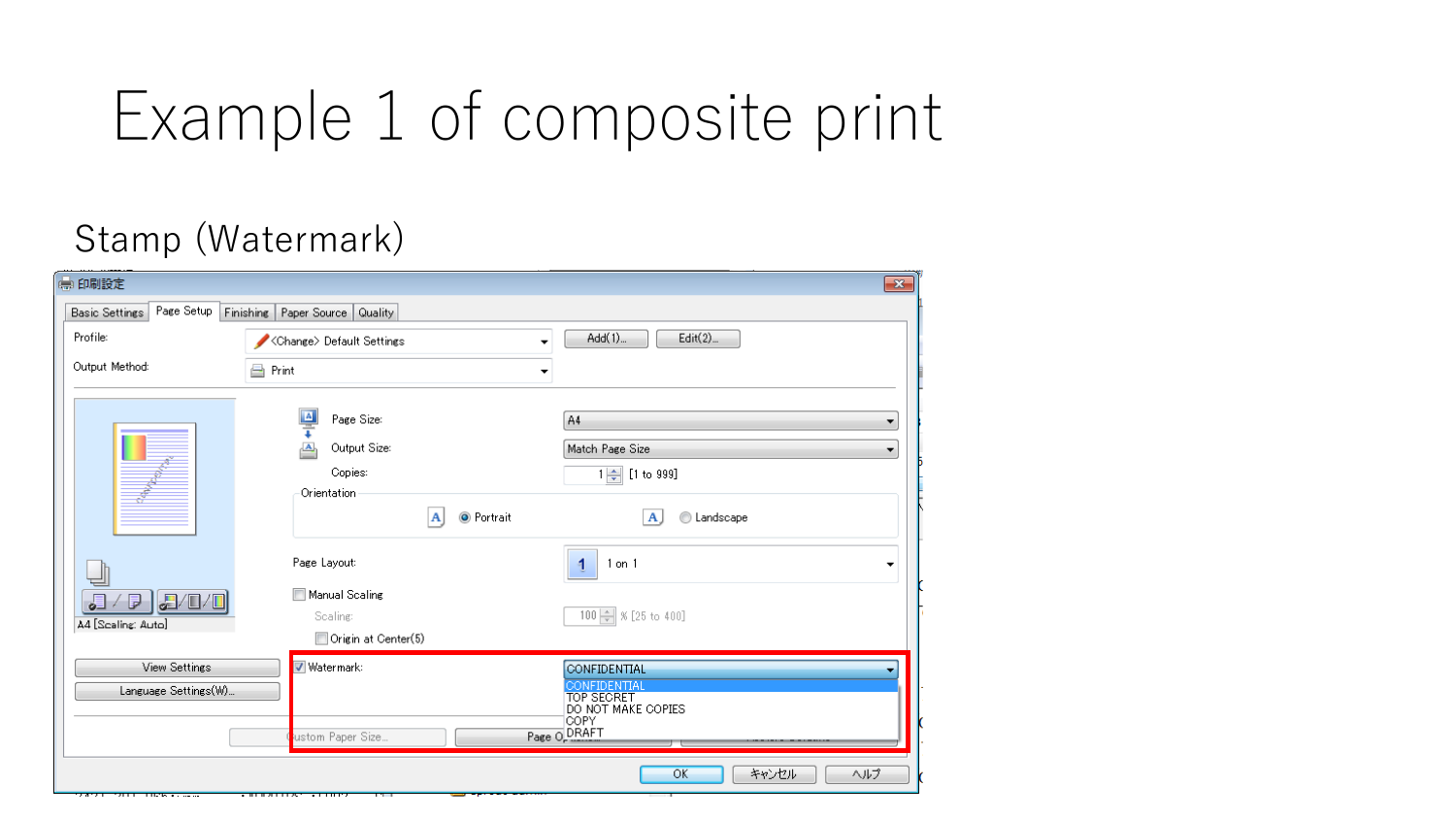### Example 2 of composite print